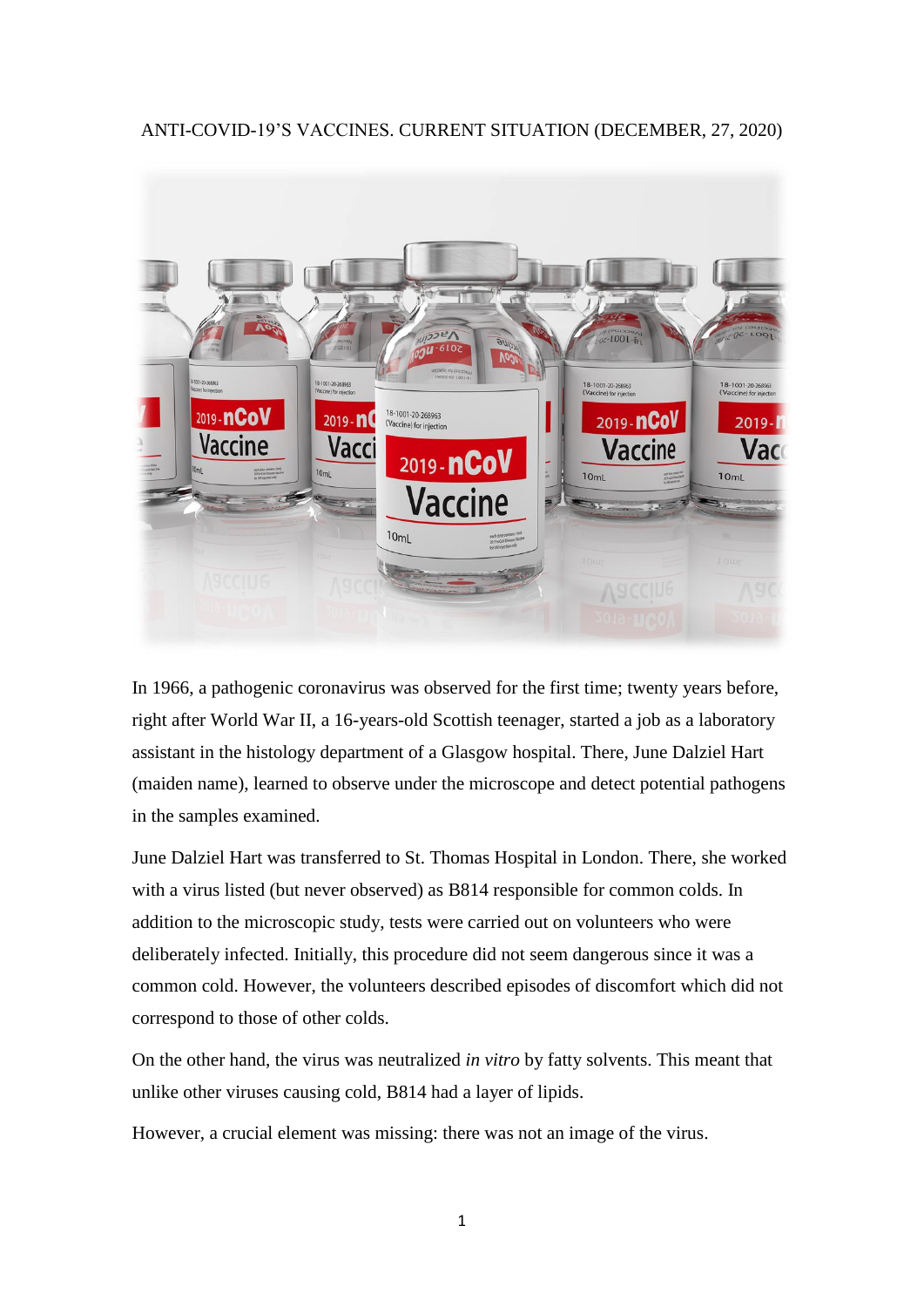June Dalziel Hart began examining cells under the electronic microscope, comparing them to other cells infected with the flu and herpes viruses, as controls.

Although at the time (the 1960s) the technological sophistication of the electronic microscopy was significantly more precarious than the one these devices have today, June Dalziel Hart became renowned in their use. This is described in the book co-signed by David Tyrrell and Michael Fieder in 2002, entitled *Cold Wars: The Fight against the*  Common Cold<sup>(1)</sup>.

After World War II, the United Kingdom created in 1946, in Salisbury, the *Common Cold Research Unit*, being active until 1990. David Tyrrell directed the research effort against colds from the creation of the Unit until 1957.

The researchers at the "Common Cold Research Unit" carried out crucial basic research, succeeding in cultivating cells infected by viruses, defining many of the structural characteristics of these microorganisms, and establishing the precise mode of spread of the infection (droplets exhaled during respiration and fomites).

Some research groups of the *Common Cold Research Unit* carried out experiments beyond Salisbury: on an isolated island in the South Atlantic (Tristan da Cuhna, now part of the United Kingdom despite its Portuguese name), at the British base in Antarctica. and at Seal Island (close to the Scottish coast yet very isolated). Any contact with people outside these isolated places triggered colds among the inhabitants. The relationship, now undoubted, between stress and the incidence of colds (possibly also of many other infections) was also demonstrated.

J. Dalziel Hart (June Almeida after her marriage to Brazilian Enriques Rosalio Almeida) was able to visualize the B814 virus. A problem arose: how to name the new virus. June described it as surrounded by a halo, like a solar corona. Thus, it was named coronavirus.

This new virus (the first coronavirus discovered) was immediately linked to severe bronchitis in chickens.

Almost at the same time as of June Dalziel Hart's explorations, another researcher, Kenneth McIntosh, a paediatrics professor at Harvard University, discovered another coronavirus that also causes a mild upper respiratory infection in humans.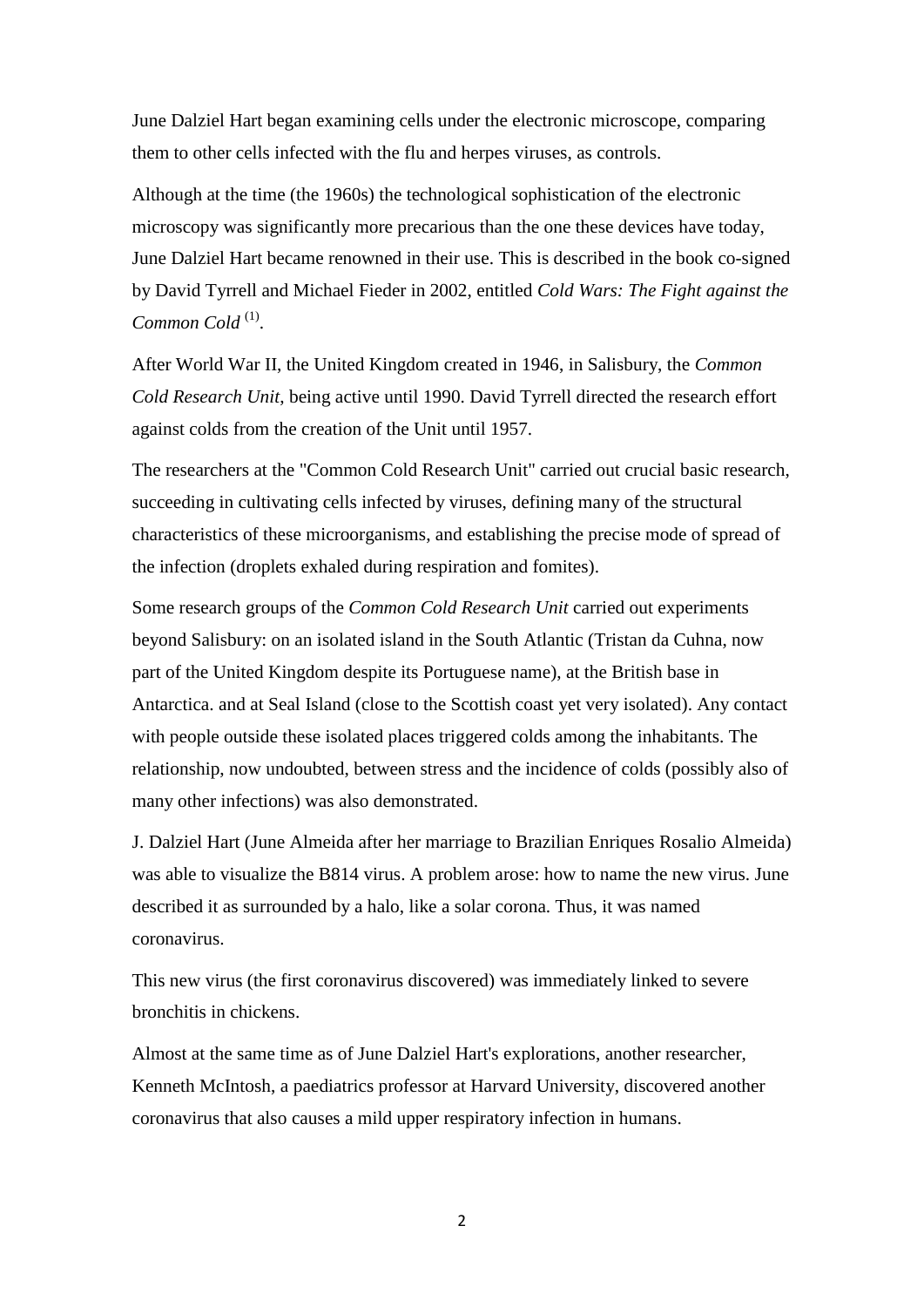Until 2002, coronaviruses (their number had increased significantly since then) were not considered a threat to human health.

June Almeida died on December 1, 2007, in Bexhill, England at the age of 77. She had time to experience the first epidemic SARS-Covid-1(years 2002-2003), but not the current pandemic, caused by a type of virus not too different from the one she had first observed under an electronic microscope in 1966.

Coronaviruses acquired pathological notoriety in the  $21<sup>st</sup>$  century: in 2002, a series of atypical cases of pneumonia that arose in the Chinese province of Guangdong spread to twenty countries. For this clinical picture, the acronym SARS (Severe Acute Respiratory Syndrome) was coined. It was a type of coronavirus that was designated as β-CoV. Mortality was around 10%, not spreading in a pandemic way since only those with active symptoms were contagious.

In 2012 another β-coronavirus emerged among camel herders in the oases of the Arabian Peninsula. The infection was designated MERS (Middle East Respiratory Syndrome). Their mortality was greater than 30%. Although isolated cases persist, the virus appears controlled.

Since December 2019 (perhaps earlier) the world has been facing a fastly-spreading coronavirus (SARS-CoV-2), declared pandemic by the World Health Organization since March 11, 2020.

Just 10 days after the first cases (atypical pneumonia) were known in the city of Wuhan, Hubei province, People's Republic of China, the complete genome of this new virus was made public; and immediately several laboratories around the world began the urgent search for potential vaccines. Currently, there are around 100 active research projects with that aim. In this paper, only those that are in an advanced stage of a pre-clinical investigation, or that have begun to be administered, will be discussed.

The authors are aware of the variability of the information that follows. It must therefore be considered as a *photograph* of the situation in the last days of the year 2020. Therefore, this text will be focused on the vaccines developed by Pfizer-BioNTech, Moderna Therapeutics, Johnson & Johnson, Oxford-Astra-Zeneca, and Sinovac.

Pfizer-BioNTech's Vaccine. -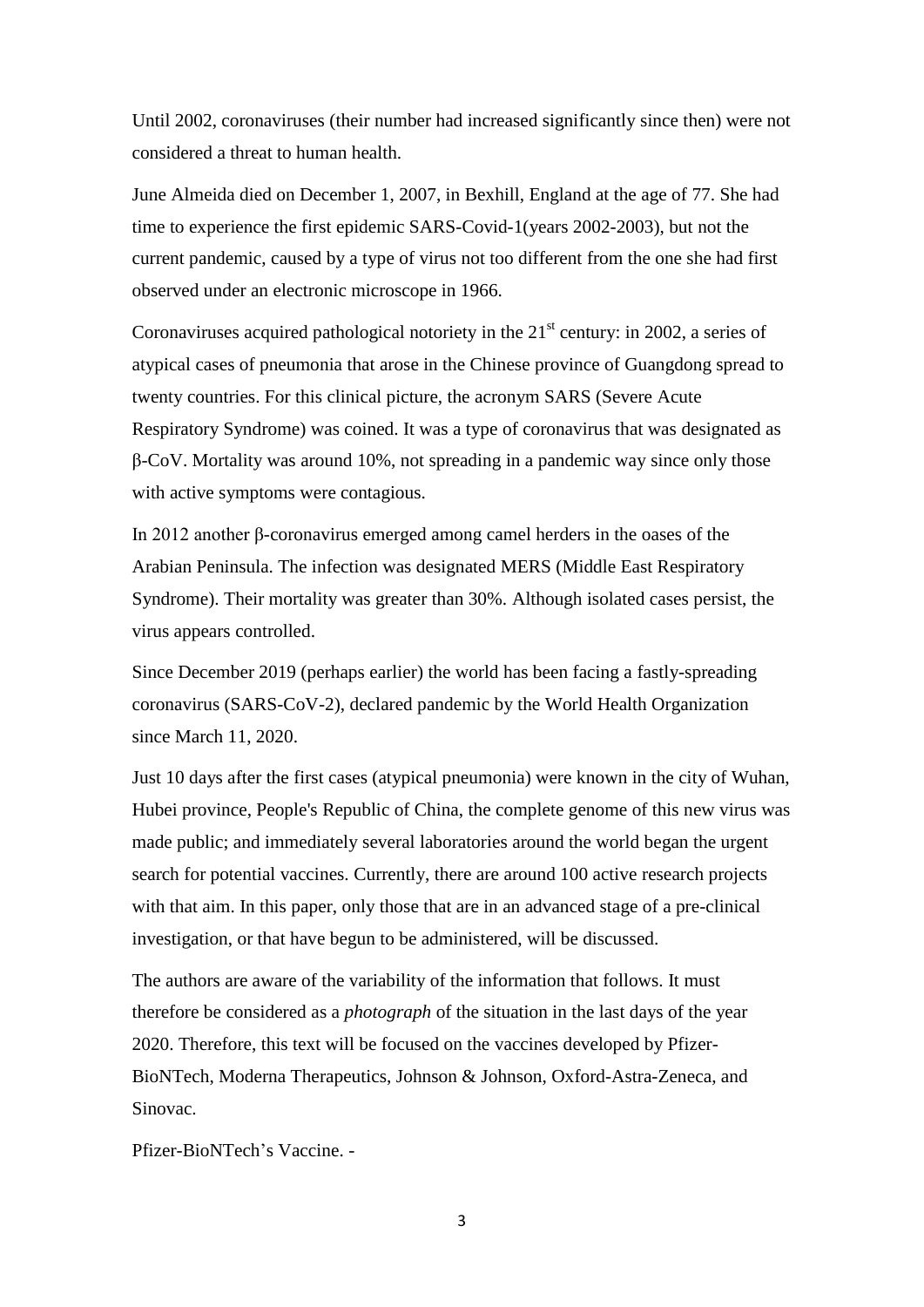The German biotechnology company BioNTech developed the vaccine named BNT162b2 (Tozinameran).

Similarly, to the Moderna Therapeutics' vaccine (see later in this paper), the Pfizer-BioNTech' vaccine is designed from the *genetic instructions* for the synthesis of the protein S (S, of Spike) which studs the coronavirus spheroid. The vaccine uses messenger RNA embedded in lipid nanoparticles. This sort of RNA is a labile molecule, and therefore the vaccine must be preserved and distributed under extreme refrigeration conditions (-79º Celsius or -110º Fahrenheit).

Preliminary studies showed that the vaccine offers excellent protection for at least 10 days after the first dose. A second dose administered 21 days later, will strengthen, and prolong the protection for a still undetermined period.

Each vial of the vaccine contains 5 doses of 0.3 ml. The vial should be thawed, reconstituted with 0.9% saline. The reconstituted vial must be used within no more than 6 hours.

The German biotechnology company BioNTech began working on the development of the vaccine in January (2020), two months before the World Health Organization pandemic declaration (March 11, 2020). In March, the US multinational pharmaceutical Pfizer and the German biotechnology company BioNTech signed collaboration agreements.

In May, clinical trials (phases 1/2) of two versions of the vaccine, both designed with viral messenger RNA, started. Of the two versions, the one designated as BNT162B1 was selected for its better tolerance.

On July 22, the Trump Administration signs a contract of 1,900 million dollars for the future acquisition of 100 million doses, expandable to another 500 million, if, as it has happened, the Food and Drug Administration wrote a favourable report for its approval.

On July 27, a combined clinical trial begins (phases 2/3) with the participation of 40,000 volunteers from various countries (United States of America, Argentina, Brazil, and Germany).

On September 12, Pfizer-BioNTech announced the extension of their clinical trial in the United States.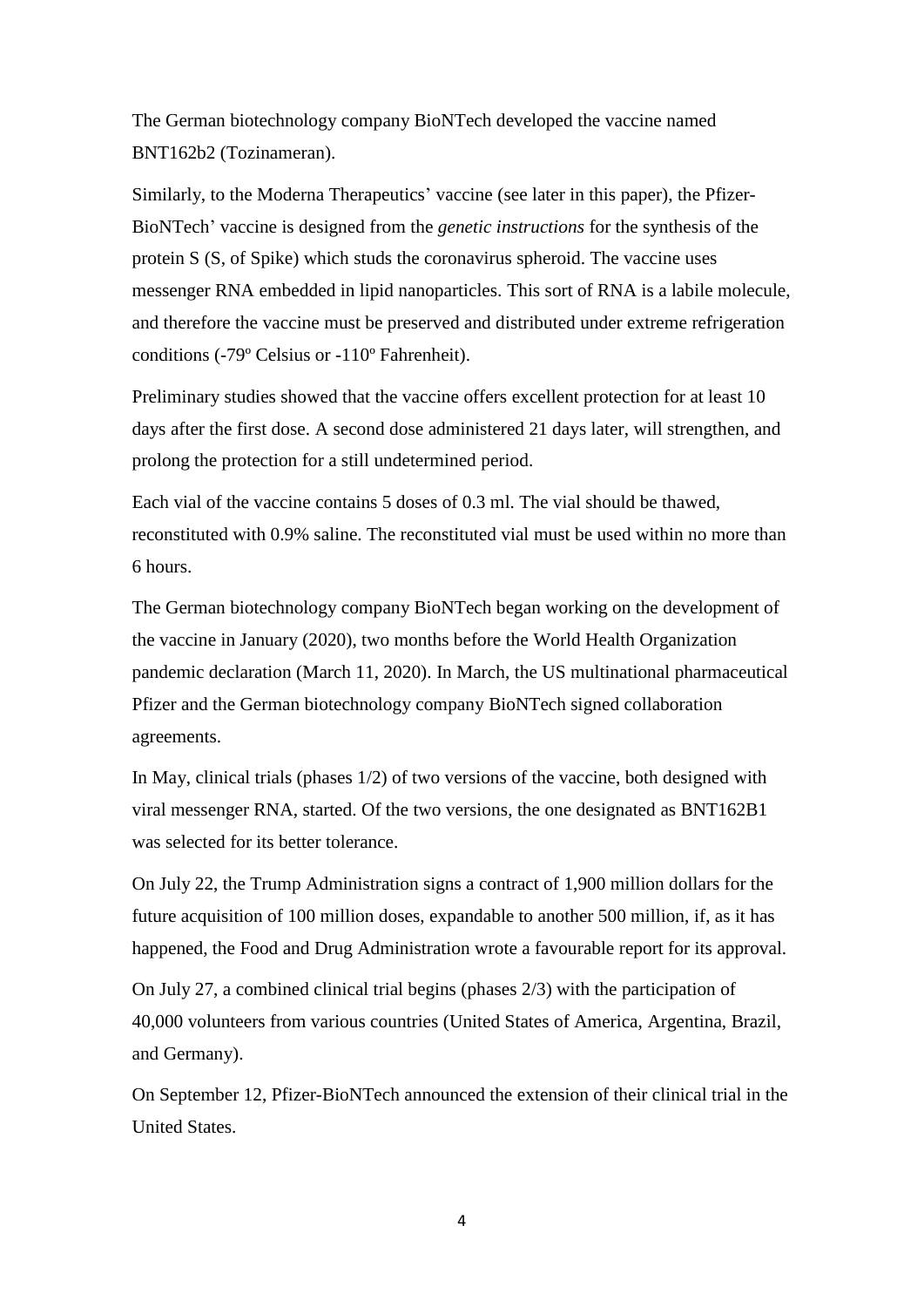On November 9, the first (provisional) results were known, communicating the effectiveness of approximately 90%, without significant adverse effects. Days later, after the publication of the first results of the Moderna Therapeutics vaccine, Pfizer announced the protection of around 95%.

Pfizer-BioNTech requests (November 20) approval to the FDA, under *emergency status*.

On December 2, the UK grants emergency clearance to the Pfizer-BioNTech vaccine. It thus becomes the first Western country to authorize the administration of an anti-COVID-19 vaccine. The approval is restricted to health workers and people aged over 80.

A few days later, on December 9, Canada grants the authorization; and the next day (10) Saudi Arabia does.

A day later (December 11), following a favourable report from the FDA, the United States authorizes the vaccine, followed by Mexico.

On December 14, vaccination begins in the United States; and on December 27, in the European Union.

Pfizer expects to manufacture 1.3 billion doses in 2021. Remember that the degree of protection reported is only achieved after the injection of two doses.

Moderna Therapeutics' Vaccine. -

Moderna Therapeutics' vaccine has been developed in close collaboration with the National Institutes of Health in the United States. It is designated as mRNA-1273. As inferred from its designation, it also uses messenger RNA which encodes the synthesis of the S protein of the SARS-CoV-2. Its conceptual design is similar to the one developed by Pfizer-BioNTech: it is administered as lipid nanoparticles that encompass the messenger RNA for the protein S synthesis. The first results reported the protection of approximately 94%. It has an important advantage compared to its Pfizer-BioNTech counterpart: it requires less demanding refrigeration conditions, needing to be conserved between -4 and -20 $^{\circ}$  Celsius (equivalent to the range  $+ 24^{\circ}$  to -4 $^{\circ}$  Fahrenheit). If kept under such conditions, its effectiveness can be preserved for no less than 1 semester, according to its manufacturer.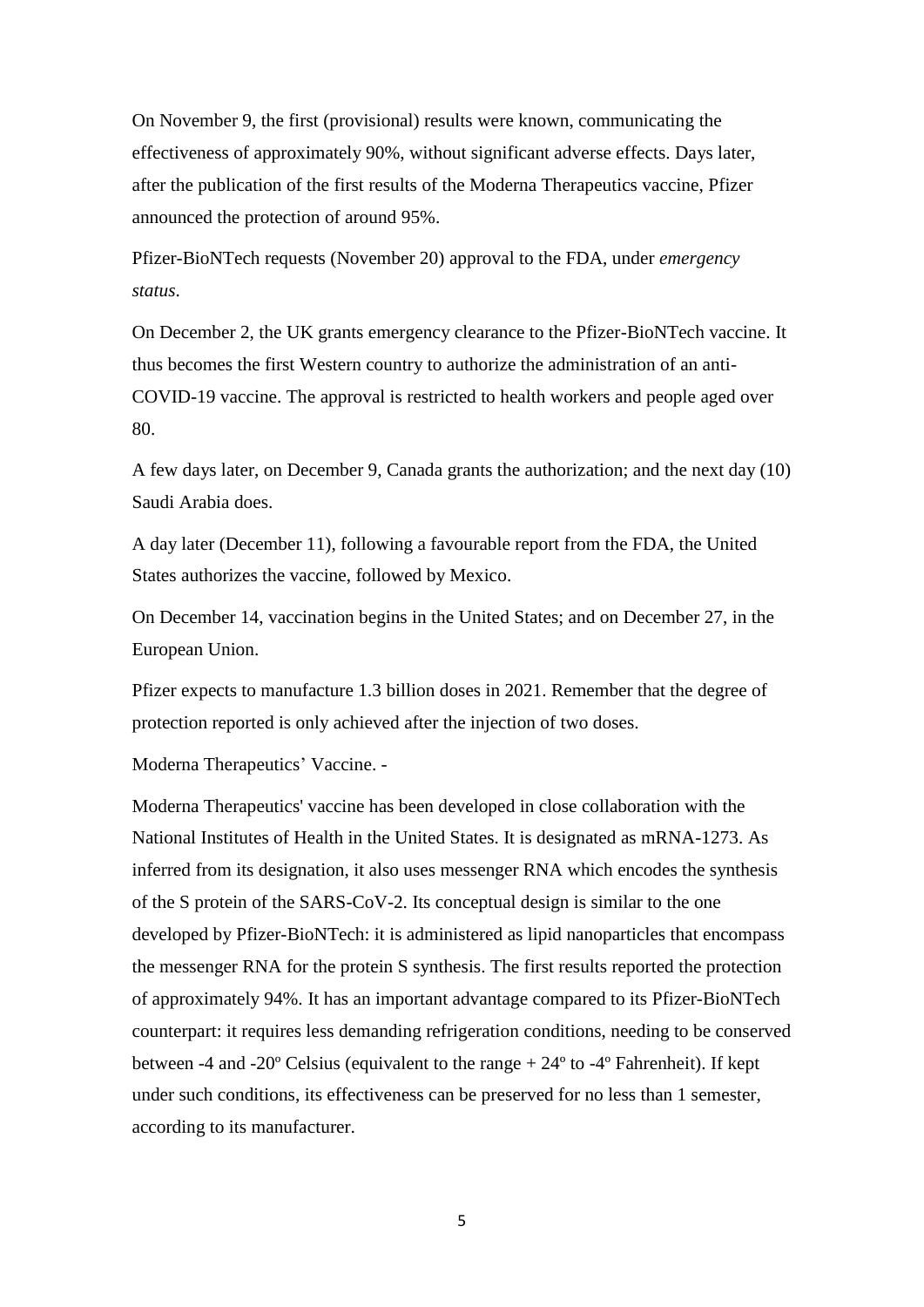Protection (94% according to Moderna Therapeutics) is achieved after the administration of two doses separated by 28 days. The first dose achieves a weak immunity which is strengthened with the administration of the second one. Studies confirm that protection of this vaccine extends for at least one trimester.

Each vial contains 10 doses of 0.5ml. The vials should be warmed to room temperature (approximately 25 ° Celsius) before administration.

Moderna Therapeutics began developing its vaccine in January (2020), two months before the World Health Organization pandemic declaration, and its test in humans started just five days after it (March 16, 2020). That same day, the federal government of the United States (through Operation Warp Speed  $^{[2]}$ ) granted 483 million dollars to Moderna Therapeutics conditioned on the supervision of the research process, including clinical trials, by the National Institutes of Health.

On July 27, following limited clinical studies (phases 1/2) Moderna Therapeutics and the National Institutes of Health began a phase 3 clinical trial involving 30,000 American volunteers, of whom a quarter were 65 years or older.

On July 28, the laboratory communicates that its vaccine protects apes against the SARS-CoV-2 coronavirus.

On August 11, the US government makes a conditional acquisition of 100 million doses for 1,500 million dollars, subject to the FDA approval which, at the time of the writing of this article, has been already made effective.

On November 12, the laboratory published the preliminary results of phase  $3^{(3)}$  clinical trial that stated protection of 94.1%, substantially higher than initially expected by the researchers.

On November 30 Moderna Therapeutics requests *emergency approval* from the FDA.

On December 2, the laboratory registers a clinical trial to test the vaccine in children between 12 and 18 years of age  $(4)$ .

Finally, on December 18, the laboratory receives authorization for the vaccine, which begins to be injected on the  $21^{st}$ .

Moderna Therapeutics expects to manufacture one billion doses throughout 2021. Protection with this vaccine requires two administrations spaced one month apart.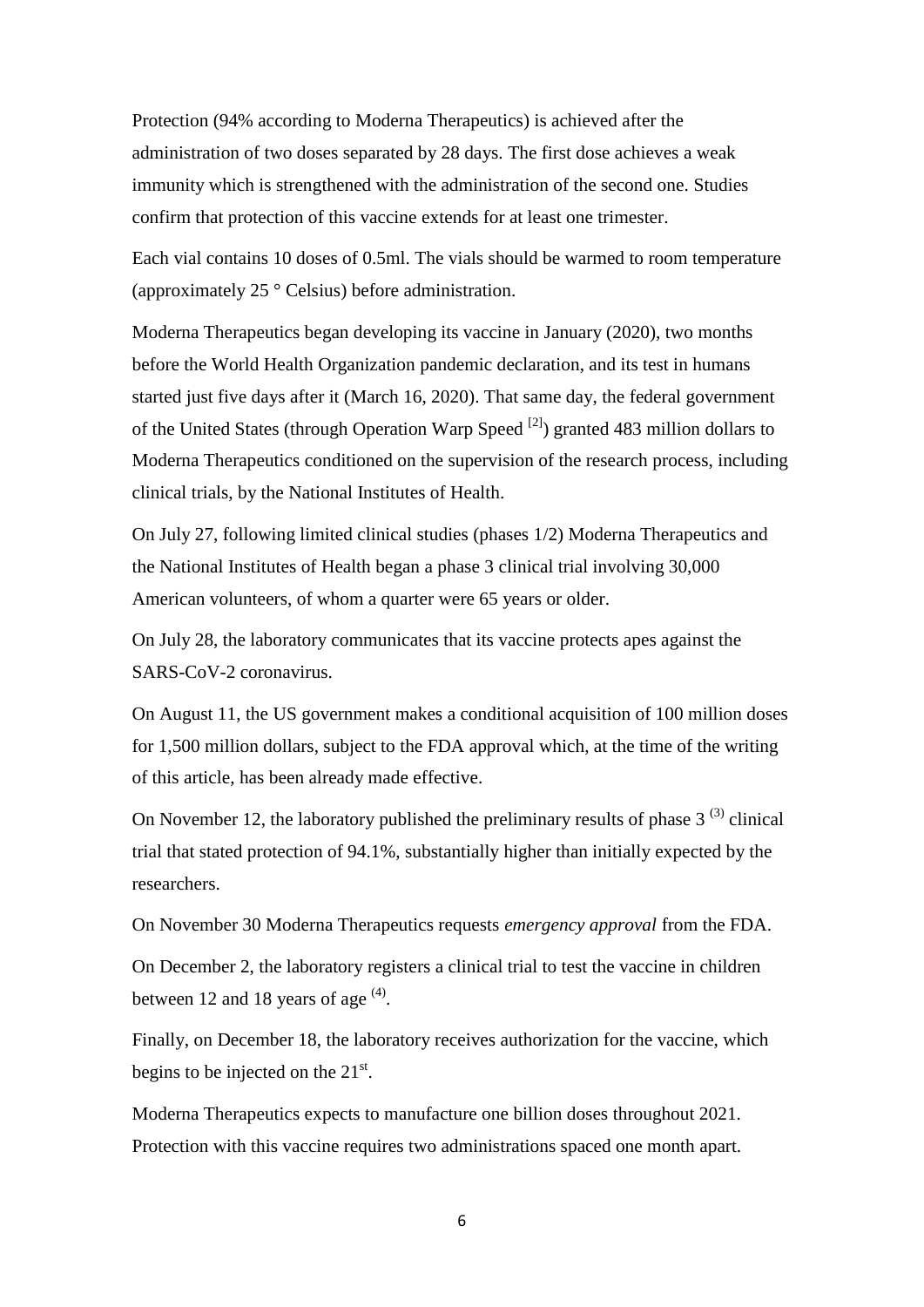## Oxford-Astra-Zeneca's Vaccine. -

In January 2020, the Jenner Institute of the University of Oxford began researching a vaccine against what seemed then an emerging type of pneumonia with the risk of acquiring (as it has been) a pandemic dimension. The British institution partnered with Astra-Zeneca to develop a vaccine designated ChADOx1<sup>(6)</sup> (also named AZD1222). The first results stated protection of 90%, but recent events have clouded its prospects.

The Oxford-Astra-Zeneca vaccine uses double-stranded DNA (instead of messenger RNA). The DNA (which contains the information for the synthesis of protein S) is inserted into an adenovirus which acts as a vector to carry out the DNA into the cell nucleus. Adenoviruses are usually responsible for common colds, so a genetically modified chimpanzee adenovirus (ChAdOx1) has been used in this vaccine, in such a way that it cannot replicate inside the cell.

This AZD1222 vaccine is the result of years of research for other potential applications.

Adenovirus-based vaccines have enabled Johnson & Johnson to develop a vaccine against the Ebola virus  $(5)$ ; and others against HIV (pre-clinical phase) and Zika virus (very preliminary investigations), are under development.

DNA (unlike messenger RNA) is a molecule more resistant to hydrolysis. Hence, the DNA-using vaccines are less demanding in their conservation: between 2 and 8<sup>°</sup> Celsius (35º to 46º Fahrenheit).

On March 27 the first tests on human volunteers began. A combined trial (phases 1/2) began in the UK on April 23, and seven days later (April 30) the University of Oxford established a collaboration agreement with Astra-Zeneca for the next stages of vaccine development.

On May 21, the United States government granted 1.2 billion dollars to Astra-Zeneca, under the umbrella of Operation Warp Speed.

On May 28, the clinical trial combining phases 2 and 3 began in the United Kingdom. During the study, some participants received the first dose with half the amount planned.

On June 23, the phase 3 clinical trial begins in Brazil; and on the  $28<sup>th</sup>$  of the same month, a combined clinical trial (phases 1/2) begins in South Africa.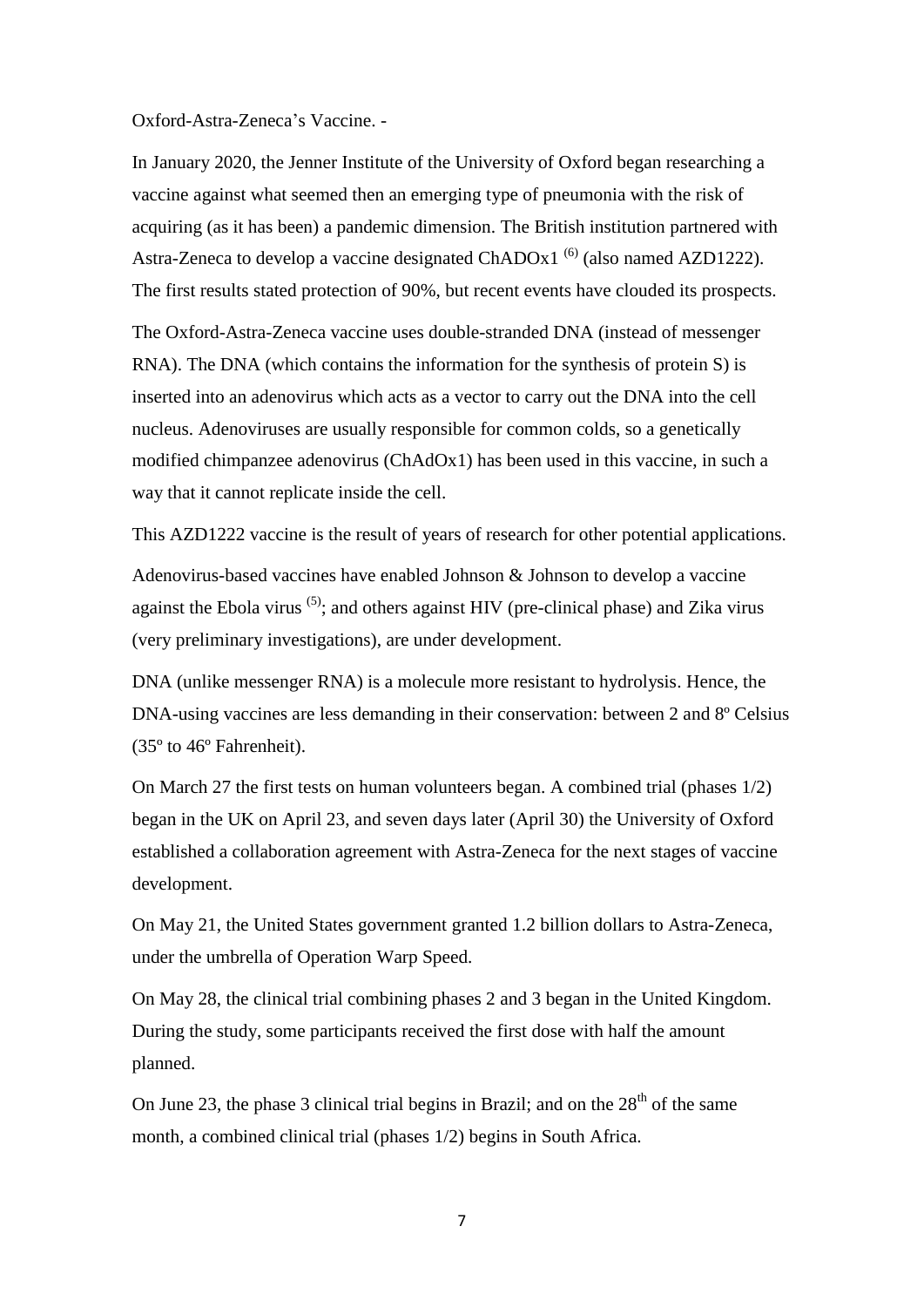On June 30, an article was published in Nature  $(7)$  which certifies the safety of the vaccine in experimental animals, and its efficacy in the prevention of severe pneumonia.

On August 18, a phase 3 clinical study begins in the United States in which 40,000 volunteers participate.

On September 6, clinical trials are suspended worldwide (except in Brazil) after the notification of a serious adverse reaction (two, according to some information) of transverse myelitis.

After the pertinent analysis, the clinical trial was resumed in the UK on 12 September; and on the  $23<sup>rd</sup>$  in the United States, after a favourable report from the FDA.

On November 23, Astra-Zeneca announced that an analysis of the subgroup of volunteers who were administered, by mistake, with a first dose which had half of the programmed units, attained greater protection than those who received the planned dose (90% *vs* 62%).

On December 7, the Serum Institute of India announces the request for approval of the Astra-Zeneca vaccine, registered in the Indian Federation as Covshield®.

On December 8, Oxford-Astra-Zeneca published  $(8)$  in The Lancet the first results of phase 3 clinical trial.

On December 11, Astra-Zeneca announced a collaboration agreement with the Russian company that manufactures the vaccine Sputnik-V, which has also been developed using adenovirus technology.

Recently, another collaboration agreement has also been known with the main Chinese vaccine manufacturer (Shenzhen Kangtai Biological Products) to produce its vaccine in the People's Republic of China, both for its internal use and its export to other countries. Besides, the mentioned Chinese company will also manufacture an anti-COVID-19 vaccine of its design.

In 2021, Astra-Zeneca (together with subsidiaries) expects to manufacture up to two billion doses, each person needing to receive two of them over a month.

Johnson and Johnson's Vaccine. -

Janssen Pharmaceutica, a Belgian division of Johnson & Johnson, in collaboration with Beth Israel Deaconess Medical Centre, is investigating a vaccine designated as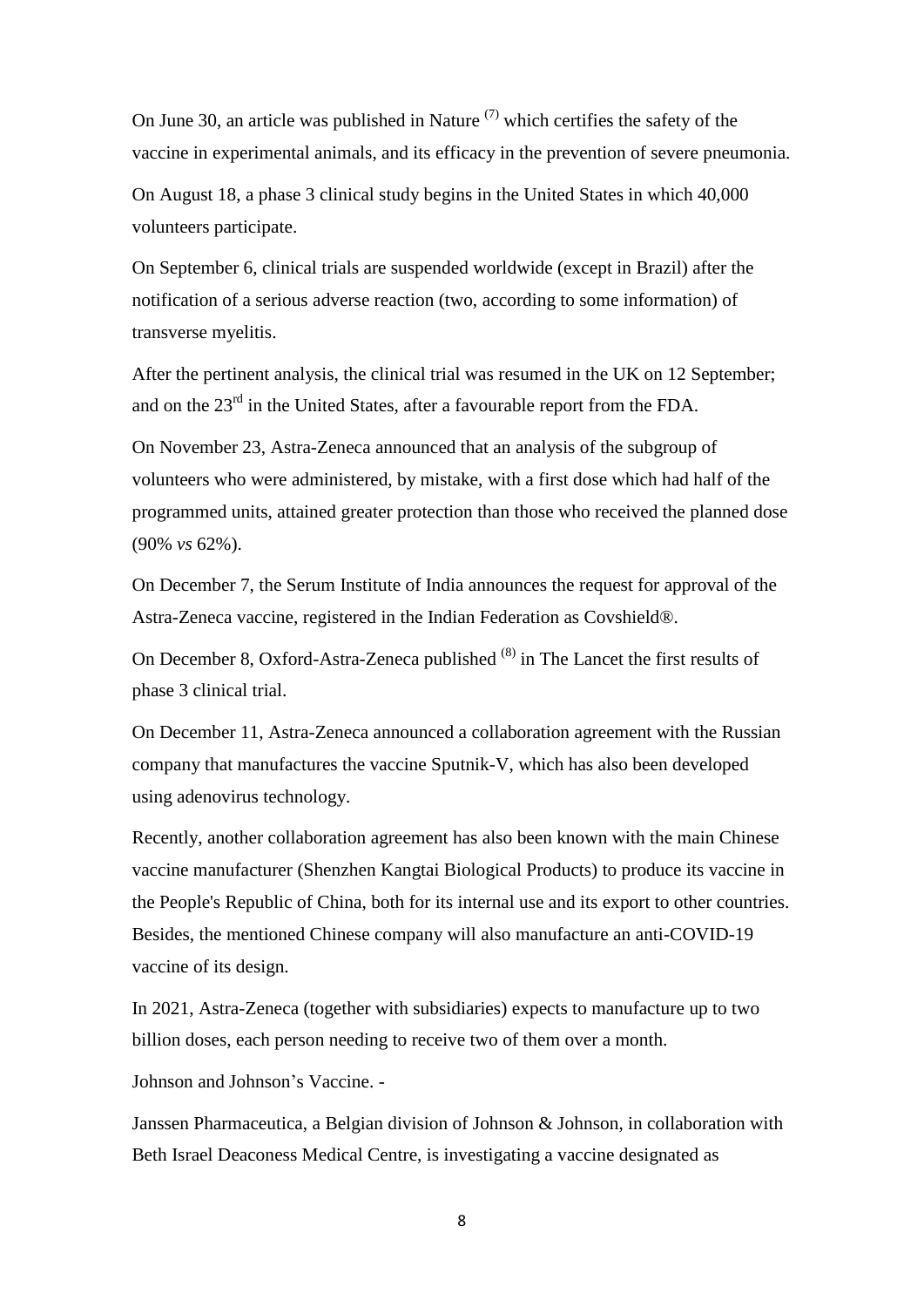78436735 (or: Ad26.COV2.S). Results of the ongoing clinical trial are expected in January 2021.

Similar to one developed by Oxford-Astra-Zeneca, it is a DNA vaccine that is administered encapsulated into an adenovirus.

Being a DNA-based vaccine, freezing is not required for its preservation, only needing to be kept between 2º and 8º Celsius (35º to 46º Fahrenheit).

Johnson & Johnson began researching the vaccine in January, receiving in March 456 million dollars in funding from the US government through Operation Warp Speed.

In July, the combined clinical trial  $(9)$  (phases 1/2) began, using a single dose per person.

In August, the United States' government signed an agreement committing to a purchase of 100 million doses for one billion dollars, conditioned on the authorization of the vaccine.

In September, Johnson & Johnson begins the phase 3 clinical trial.

The European Union signs on October 8 the purchase of 200 million doses.

On October 12, the clinical trial was stopped due to an adverse reaction ("inexplicable illness"), resuming on the  $23<sup>rd</sup>$ .

A second clinical trial  $(10)$  of roughly 45,000 participants began on November 16 to assess the possible advantage of administering two doses of the vaccine, instead of one. According to its schedule, Johnson & Johnson plans to request approval in January 2021.

Sinovac's Vaccine. -

The Chinese company Sinovac developed an anti-COVID-19 vaccine called CoronaVac®. Preliminary results of its efficacy are expected for January 2021, although, during its phase 3 clinical trial in Brazil, an efficacy of more than 50% was anticipated, which is the threshold whose meeting the FDA announced as sufficient for the approval of any vaccine.

For the design of CoronaVac®, the researchers used tissue samples from patients infected with the virus from various countries: The People's Republic of China, the United Kingdom, Italy, Spain, and Switzerland. A sample from patients from China was finally used to manufacture the vaccine.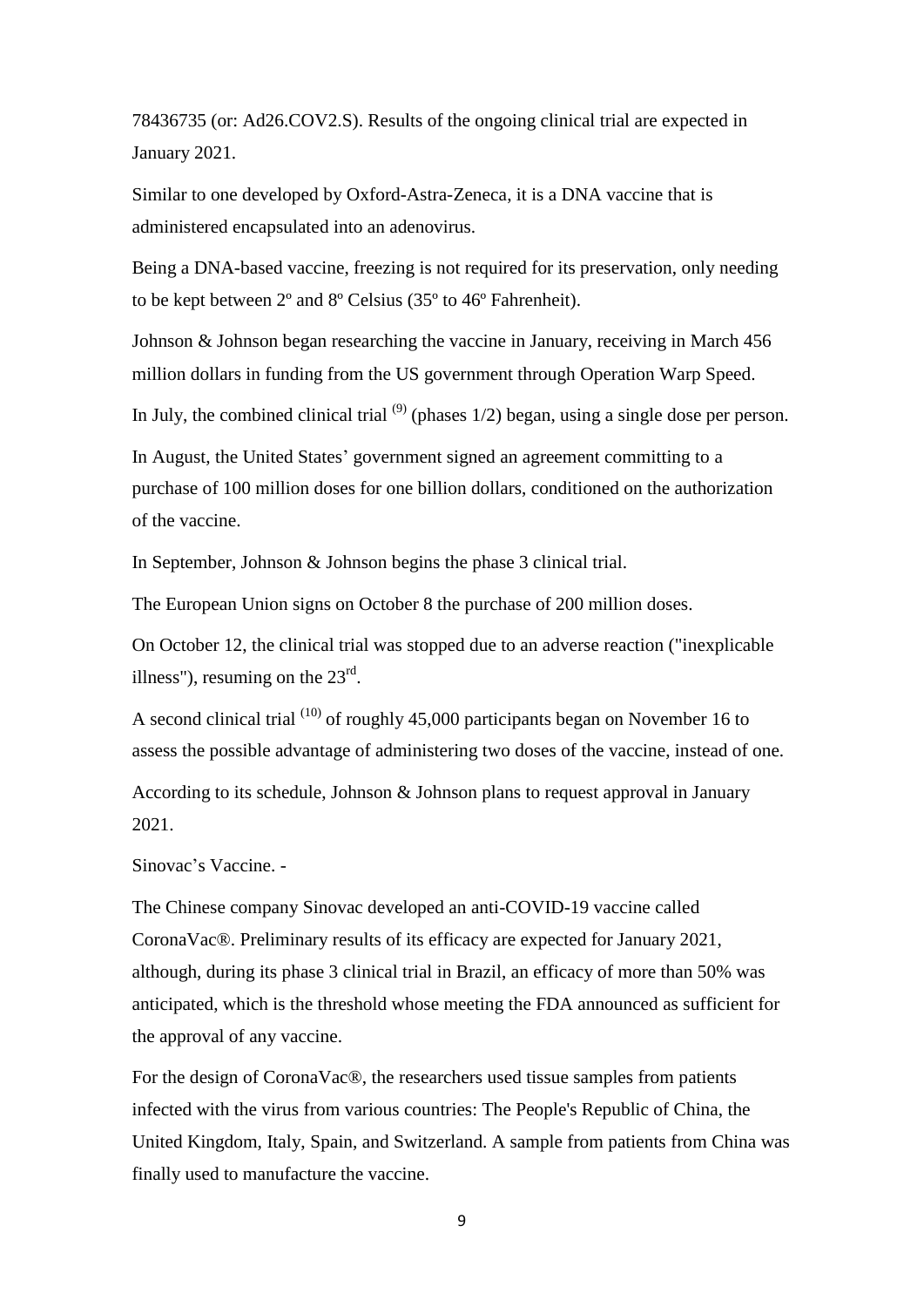Monkey kidney cells were infected with coronavirus, treating the samples with *propriolactone*. This substance inactivated the viruses in the tissue samples. The genes of the coronavirus were rendered useless, but not the proteins (including the S protein) which served as antigen to an antibody response.

The inactivated viruses were mixed with small amounts of aluminum which acts as an adjuvant to enhance the immune response.

Sinovac began developing its vaccine in January (2020). In June, the combined clinical trial (phases 1/2) began with 743 volunteers, with no adverse effects reported. A phase 3 clinical trial began in Brazil in July, followed by others in Indonesia and Turkey. The vaccine has been approved for its use in China and other countries, although with restrictions.

The first results of the combined clinical trial (phases 1/2) showed that the vaccine achieved a modest production of antibodies. Results of the phase 3 clinical trial are expected around January 2021.

Until now it was believed that coronavirus mutations were rare, with minimal effects in their pathogenicity. To learn more about this topic, it is highly recommended to read a lecture, freely accessible online, delivered in 1988 by Joshua Lederberg (1958 Nobel Prize in Physiology or Medicine *ex aequo* George Wells Beadle and Edward Lawrie Tatum), entitled *Pandemic as a Natural Evolutionary Phenomenon*. The text theorizes about the Darwinian model in the evolution of the microbial underworld.

While this text is being written, there has been news of two mutations, arising in the south of England and South Africa, that seem to increase the contagiousness of the coronavirus but not its pathogenicity, but, according to the current knowledge, do not affect the efficacy of vaccines. However, widespread vaccination puts *selection pressure* in favour of the emergence of resistant strains <sup>(11)</sup>.

It is practically impossible to know the evolution of this pandemic virus  $(12)$ . The effect of the different vaccines on its epidemiology, the prospects of the acquisition of herd immunity, as well as the scope of the long-lasting socio-economic changes it will produce, remain unknown.

Bibliography. -

1 .- Tyrrell D., Fieder M. Cold Wars: The Fight Against the Common Cold, 2002.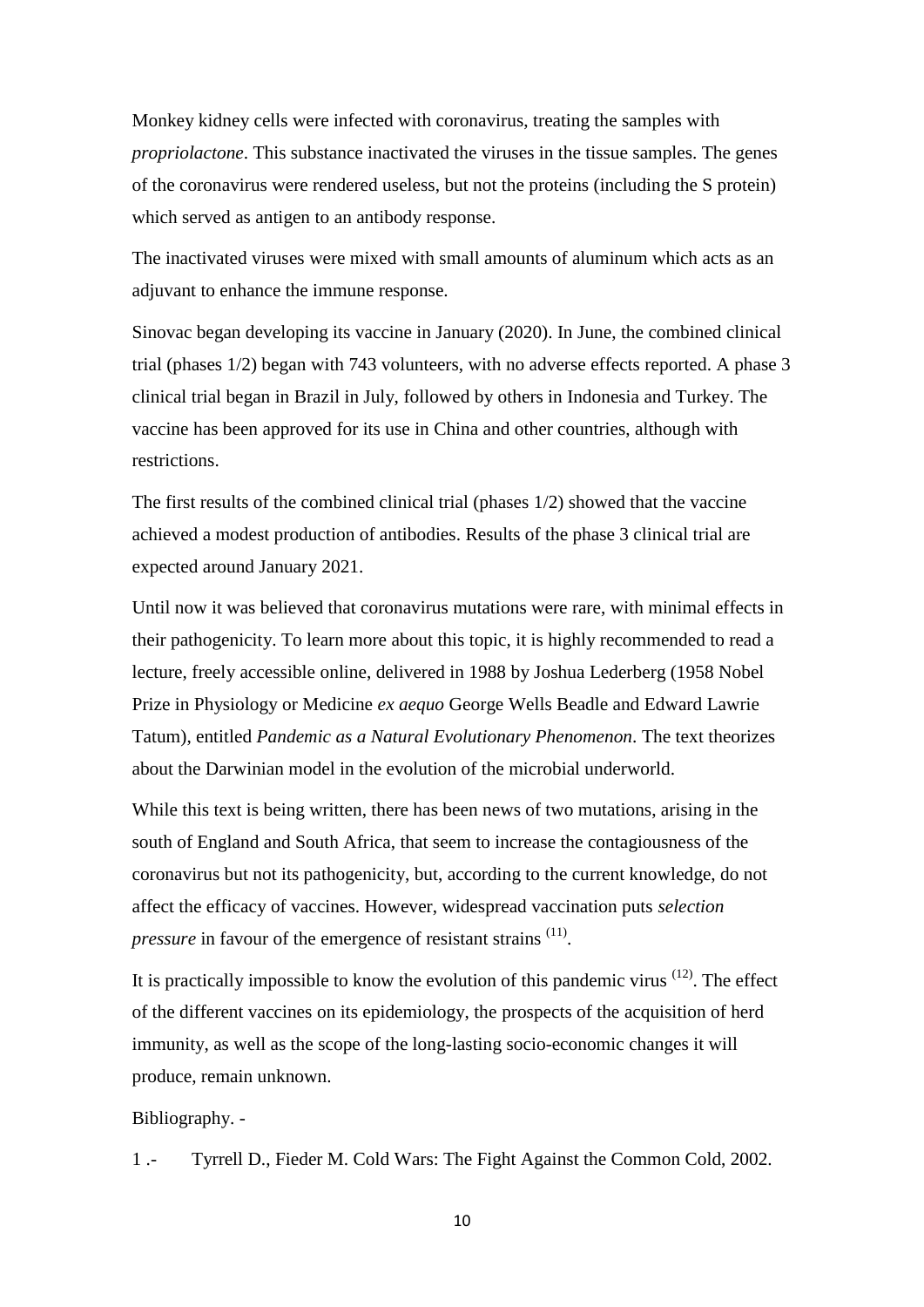2. - Anonymous. Coronavirus. Operation Warp Speed. In: Coronavirus: Operation Warp Speed (defense.gov). Consult: December 2020.

3. - Lisa AJ., et al. An mRNA Vaccine against SARS-CoV-2 Preliminary Report. N Eng. J. Med 2020; 383: 1920-31.

4.- Anonymous. A Study to Evaluate the Safety. Reactogenicity, and Effectiveness of mRNA-1273 Vaccine in Adolescents 12 to <18 Years Old to Prevent COVID-19. In: www.ClinicalTrials.gov. Consult: December 2020.

5. - López-Tricas, JM, Álvarez-de-Toledo-Bayarte, A. The Virus of the Heart of Darkness. European Journal of Clinical Pharmacy 2014; 16(6): 387-89.

6. - COVID-19 Oxford Vaccine Trial. In: Press Release Trial Open | COVID-19 (covid19vaccinetrial.co.uk). Consult: December 2020.

7.- Neeltje van Doremalen, et al. ChAdOx1 n-CoV vaccine prevents SARS-CoV-2 pneumoniae in rhesus macaques. Nature 2020; 586: 578-82.

8. - Merryn Voysey D., et al. Safety and efficacy of the ChAdOx1 nCoV vaccine (AZD1222) against SARS-CoV-2: an interim analysis of four randomised controlled trials in Brazil, South Africa, and UK. The Lancet. Published online. Safety and efficacy of the ChAdOx1 nCoV-19 vaccine (AZD1222) against SARS-CoV-2: an interim analysis of four randomised controlled trials in Brazil, South Africa, and the UK - The Lancet December 8, 2020.

9 .- Jerry Sadoff, Mathieu Le Gars, et al. Safety and immunogenicity of the Ad26.COV2S COVID-19 vaccine candidate: interim results of a phase 1/2a, doubleblind, randomised, placebo-controlled trial. In: Safety and immunogenicity of the Ad26.COV2.S COVID-19 vaccine candidate: interim results of a phase 1/2a, doubleblind, randomized, placebo-controlled trial | medRxiv. Consult: December 2020.

10 .- Anonymous. Johnson and Johnson Announces Its First Phase 3 COVID-19 Vaccine Trial ENSEMBLE is Fully Enrolled. In: Johnson & Johnson Announces Its First Phase 3 COVID-19 Vaccine Trial ENSEMBLE is Fully Enrolled | Johnson & Johnson (jnj.com). Consult: December 2020.

11. - Kenney DA, Read AF. Monitor for COVID-19 vaccine resistance evolution during clinical trials. PLoS Biology. Published online